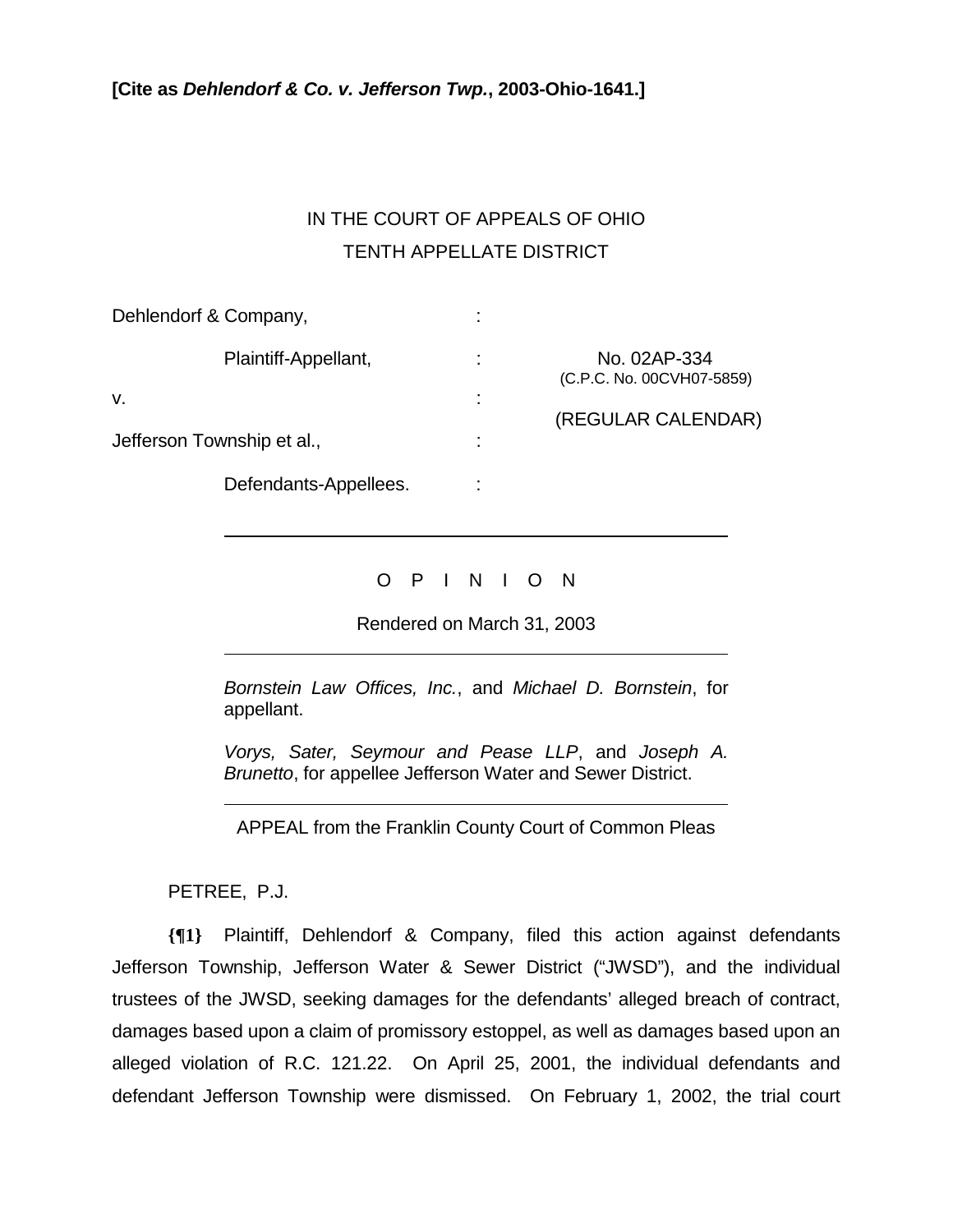1

granted summary judgment in favor of the JWSD. Plaintiff now appeals the grant of summary judgment raising the following four assignments of error:<sup>1</sup>

**{¶2}** "1. The Trial Court erred in granting Defendant/Appellee Jefferson Water & Sewer District Summary Judgment on Count I of Appellant's Complaint and in concluding that no genuine issues of material fact remain unresolved with respect to Count I of Appellant's Complaint.

**{¶3}** "2. The Trial Court erred in granting Defendant/Appellee Jefferson Water & Sewer District Summary Judgment on Count II of Plaintiff's Complaint and in concluding that no genuine issues of material fact remain unresolved with respect to Count II of Appellant's Complaint.

**{¶4}** "3. The Trial Court erred in granting Defendant/Appellee Jefferson Water & Sewer District Summary Judgment on Count III of Plaintiff's Complaint and in concluding that no genuine issues of material fact remain unresolved with respect to Count III of Appellant's Complaint.

**{¶5}** "4. The Trial Court erred in granting Defendant/Appellee Jefferson Water & Sewer District Summary Judgment on Count IV of Plaintiff's Complaint and in concluding that no genuine issues of material fact remain unresolved with respect to Count IV of Appellant's Complaint."

**{¶6}** Plaintiff seeks a determination that the trial court incorrectly entered summary judgment in favor of JWSD. In order to make that determination, we review the facts and law applicable to this case independently, without deference to the findings, legal conclusions, or ruling of the trial court. *Grafton v. Ohio Edison Co.* (1996), 77 Ohio St.3d 102.

**{¶7}** A motion for summary judgment allows a court to terminate litigation where a resolution of factual or legal dispute is unnecessary. In order to obtain summary judgment, a party must establish: (1) that there is no genuine issue as to any material fact; (2) that reasonable minds can come to but one conclusion, adverse to the nonmoving party; and (3) that the party is entitled to judgment as a matter of law. *Harless* 

<sup>1</sup> Plaintiff does not appeal the order dismissing Jefferson Township or the individual defendants named in the complaint.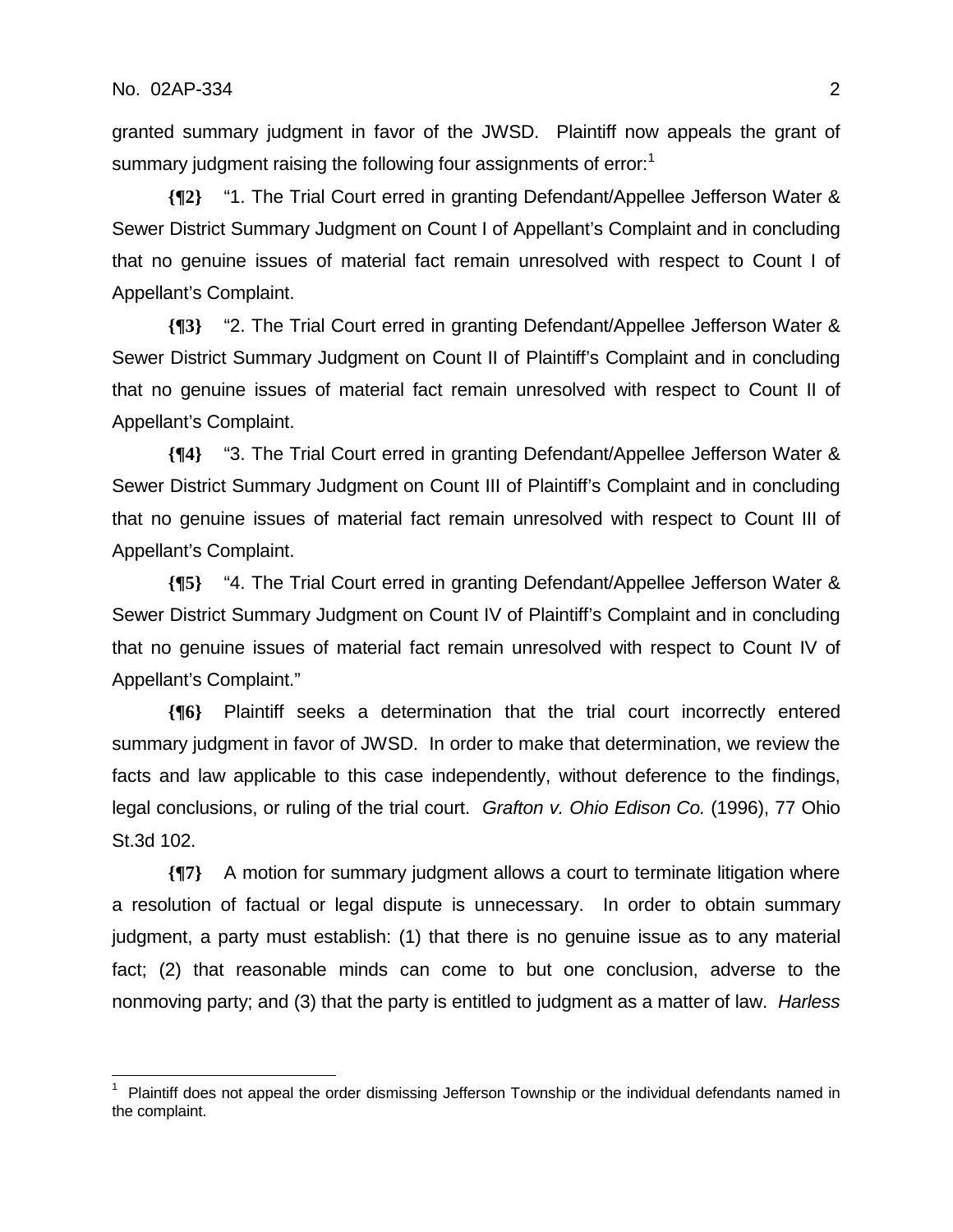*v. Willis Day Warehousing Co.* (1978), 54 Ohio St.2d 64. Specifically, Civ.R. 56(C) provides:

**{¶8}** "\* \* \* Summary judgment shall be rendered forthwith if the pleadings, depositions, answers to interrogatories, written admissions, affidavits, transcripts of evidence, and written stipulations of fact, if any, timely filed in the action, show that there is no genuine issue as to any material fact and that the moving party is entitled to judgment as a matter of law. \* \* \* "

**{¶9}** The Ohio Supreme Court has held that in order for a motion for summary judgment to be granted, the moving party "bears the initial burden of demonstrating that there are no genuine issues of material fact concerning an essential element of the opponent's case." *Dresher v. Burt* (1996), 75 Ohio St.3d 280. In order to carry this burden:

**{¶10}** "\* \* \* [T]he movant must be able to point to evidentiary materials of the type listed in Civ.R. 56(C) that a court is to consider in rendering summary judgment. \*\*\* These evidentiary materials must show that there is no genuine issue as to any material fact, and that the moving party is entitled to judgment as a matter of law. \* \* \*" Id. at 292- 293.

**{¶11}** Although the court must view the facts in a light most favorable to the nonmoving party, *Temple v. Wean United, Inc.* (1977), 50 Ohio St.2d 317, when a properly supported motion for summary judgment is made, the nonmoving party is not permitted to rest upon the allegations or denials contained in his or her pleadings but must come forward with specific facts showing the existence of a genuine issue for trial. *Wing v. Anchor Media, Ltd. of Texas* (1991), 59 Ohio St.3d 108, 111, following *Celotex Corp. v. Catrett* (1986), 477 U.S. 317, 106 S.Ct. 2548; and *Morris v. Ohio Cas. Ins. Co.* (1988), 35 Ohio St.3d 45.

**{¶12}** Plaintiff is an Ohio corporation which develops commercial and residential real estate. In 1996, plaintiff negotiated an option to purchase property located in Jefferson Township, Ohio. According to the deposition testimony of Michael Dehlendorf, plaintiff's president, plaintiff planned to develop this property into a residential community. In order to carry out its development plans, plaintiff needed the permission of Jefferson Township to rezone the property. In turn, before submitting its application for a change of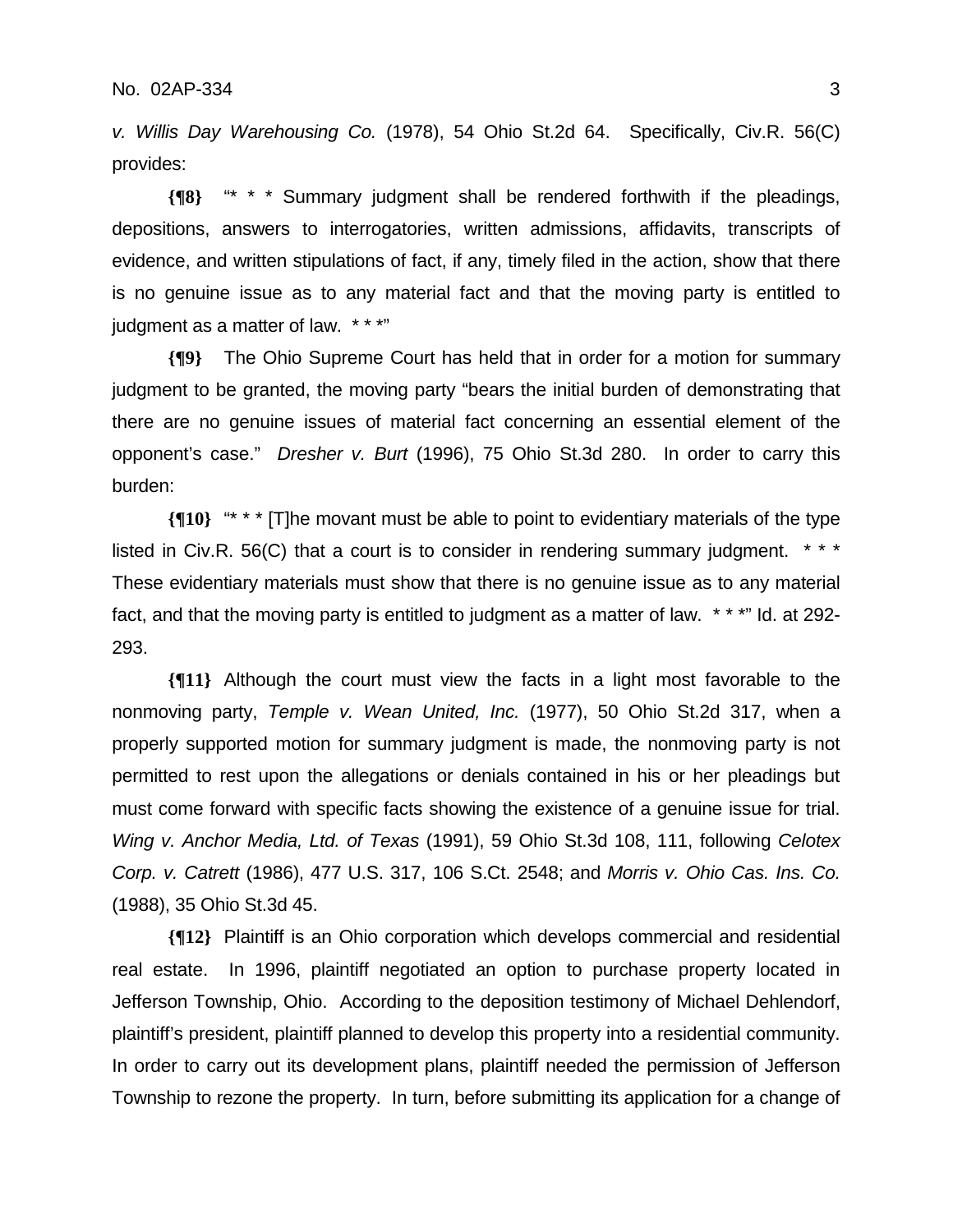## No. 02AP-334 4

zoning, plaintiff inquired, and Jefferson Township confirmed, that plaintiff would need confirmation that JSWD could provide water and sanitary sewer service to the planned community. In response to plaintiff's inquiry, in July 1996, Richard Fridley, JWSD's director, sent the following letter to plaintiff, which appears in the record as follows:

**{¶13}** Dehlendorf and Company 454 East Main Street Suite 200 Columbus, Ohio 43215-5310

Dear Mr. Dehlendorf:

We are pleased to advise that the Jefferson Water and Sewer District its successor or assigns will furnish water and sewer service for your proposed Clear Creek Crossing development as will [sic] as service to the Morrison tract located at Waggoner and Havens Corner Road in the Township of Jefferson, Franklin County, Ohio.

We look forward to working with you on the proposed development.

Very truly yours,

/s/ R.E. Fridley Richard E. Fridley **Director** 

nlw

**{¶14}** After completion, plaintiff's zoning application was submitted and granted, and, according to plaintiff, in reliance upon the letter written by Mr. Fridley, plaintiff continued its efforts to develop the property into a residential community. In its complaint, plaintiff claims that these efforts included the continuation of option payments on its contract to purchase the undeveloped property from its current owner.

**{¶15}** In May 1997, plaintiff chose to modify the development plans for its community and, accordingly, applied to modify its original zoning application. In order to do so, plaintiff again asked JWSD if it could provide water and sanitary sewer service to the proposed community as modified in the second application. In May 1997, Mr. Fridley sent the following letter to plaintiff. That letter, as it appears in the record, stated: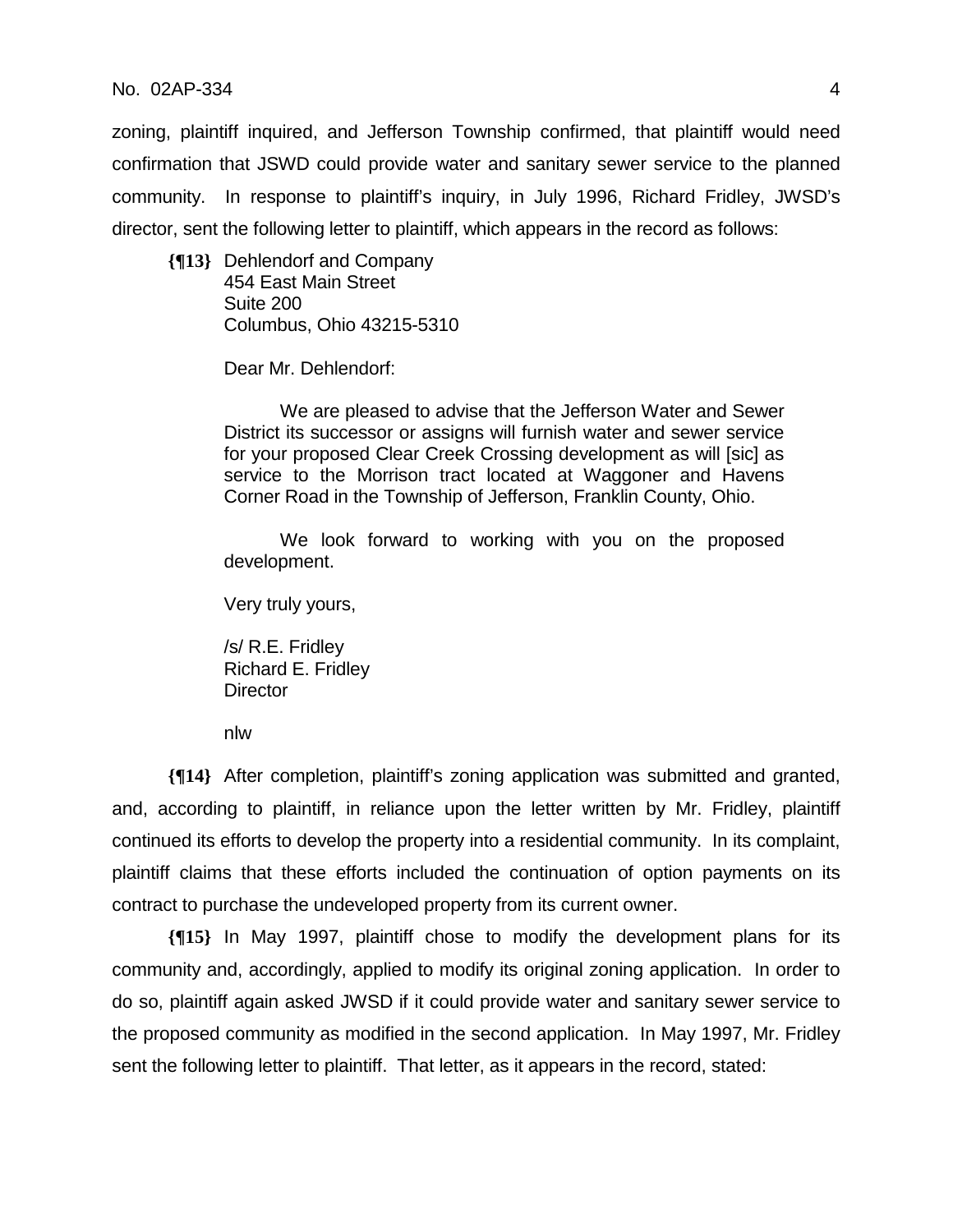**{¶16}** May 15, 1997

Dehlendorf and Company Suite 205 670 Morrison Road Gahanna, Ohio 43230-5324

Ref: Morrison Farms Attn: Mr. Mike Dehlendorf

Dear Mr. Dehlendorf,

We are pleased to advise that the area at the corner of Waggoner Road and Havens Corners Road known as the Morrison Farms can be serviced with sewer service by the Jefferson Water and Sewer District. We anticipate that obtaining EPA approval may take several months so that it may be as long as one year before construction can be completed.

Any attempt to annex this parcel out of the township will be met with vigorous resistance.

Thank you for your cooperation.

Sincerely,

/s/ R.E. Fridley Richard E. Fridley **Director** 

**{¶17}** In its first assignment of error, plaintiff argues that JWSD's first and second letters constitute a written contract which it relied upon and understood to mean that JWSD had committed itself to providing water and sewer service to the Morrison Farms Property on or before May 15, 1998. Plaintiff also claims that had it known that JWSD was not going to be able to provide service on or before May 15, 1998, it would not have continued in its efforts to develop the property. In contrast, JWSD argues that neither of the letters satisfy the requirements of a binding written contract.

**{¶18}** The construction or interpretation of a contract is a matter of law to be resolved by the court. Unlike determinations of fact which are given deference, questions of law are reviewed by appellate courts de novo. *Lovewell v. Physicians Ins. Co. of Ohio* (1997), 79 Ohio St.3d 143, 144. "The cardinal purpose for judicial examination of any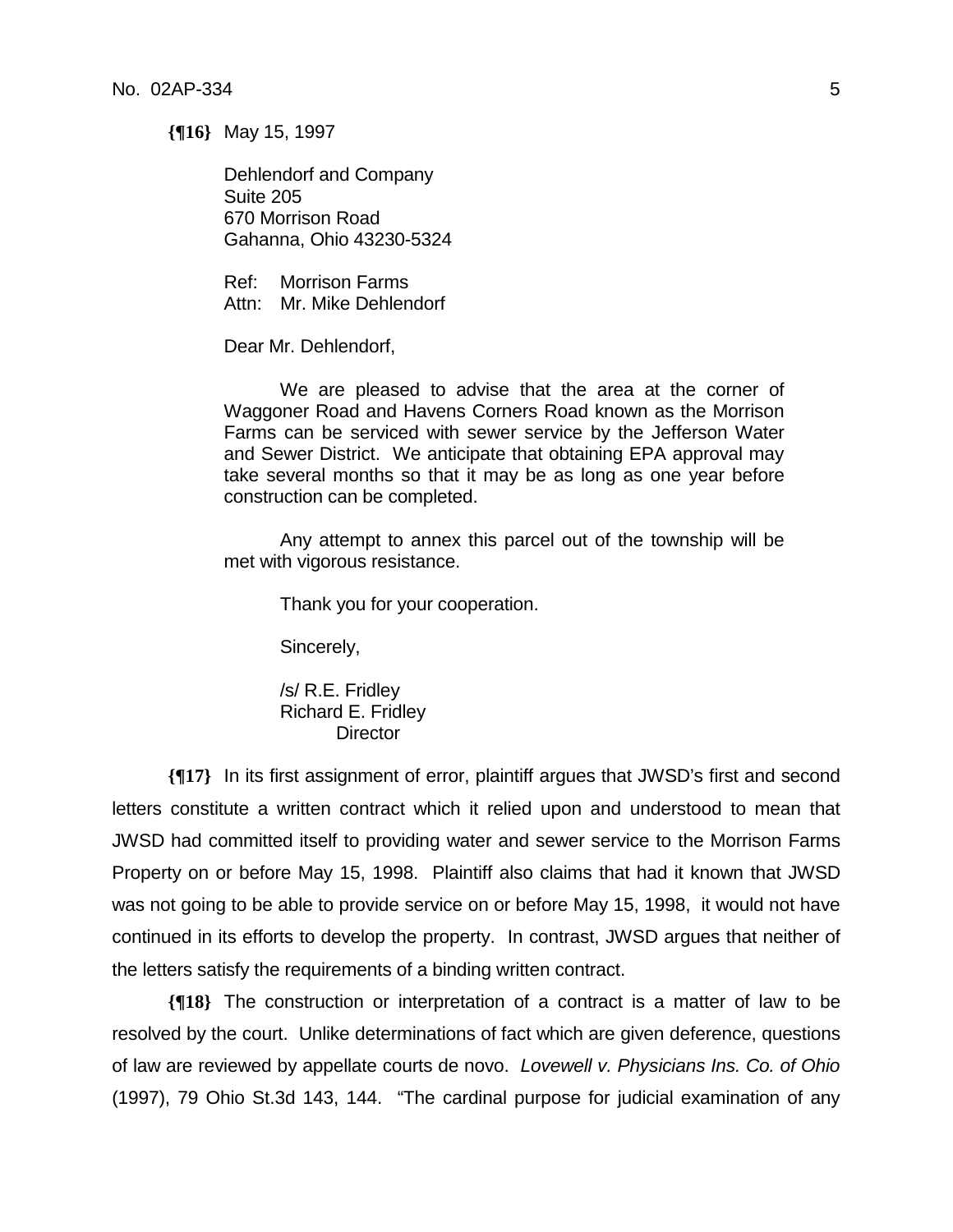written instrument is to ascertain and give effect to the intent of the parties. \*\*\* The intent of the parties to a contract is presumed to reside in the language they chose to employ in the agreement.' " *Foster Wheeler Enviresponse, Inc. v. Franklin Cty. Convention Facilities Auth.* (1997), 78 Ohio St.3d 353, 361. See, also, *Skivolocki v. East Ohio Gas Co.* (1974), 38 Ohio St.2d 244, paragraph one of the syllabus.

**{¶19}** "To prove the existence of a contract, a party must establish the essential elements of a contract: an offer, an acceptance, a meeting of the minds, an exchange of consideration, and certainty as to the essential terms of the contract. \* \* \* 'In order to declare the existence of a contract, both parties to the contract must consent to its terms \*\*\* there must be a meeting of the minds of both parties \*\*\* and the contract must be definite and certain.' \* \* \* In order to prove the existence of a written contract, the essential elements of the contract must be part of a writing, or part of multiple writings that are part of the same contractual transaction." *Juhasz v. Costanzo* (2001), 144 Ohio App.3d 756, 762. (Citations omitted.)

**{¶20}** See, also, *Perlmuter Printing Co. v. Strome, Inc.* (N.D.Ohio 1976), 436 F.Supp. 409, and *Episcopal Retirement Homes, Inc. v. Ohio Dept. of Indus. Relations* (1991), 61 Ohio St.3d 366.

**{¶21}** Further, a valid contract must be specific as to its essential terms, such as the identity of the parties to be bound, the subject matter of the contract, the consideration to be exchanged, the quantity if applicable, and the price to be paid. *Alligood v. Proctor & Gamble Co.* (1991), 72 Ohio App.3d 309, 311. Additionally, an enforceable agreement must be mutual and must bind all parties to the contract. *Fanning v. Insurance Co.*  (1881), 37 Ohio St. 339, 343-344.

**{¶22}** Upon review, we agree with the trial court's determination that the two letters written by Mr. Fridley do not meet the requirements of an binding, enforceable written contract. After examining the letters, we find that they fail to contain any discernable offer or acceptance. They also fail to contain any manifest promise or any mention of an exchange of mutual consideration. Plaintiff's only claim of reciprocal consideration―that he did not attempt to annex the Jefferson Township property into the city of Columbus―is nowhere to be found in the letters or other written documentation, and there is also no indication that plaintiff's "forbearance" was ever communicated to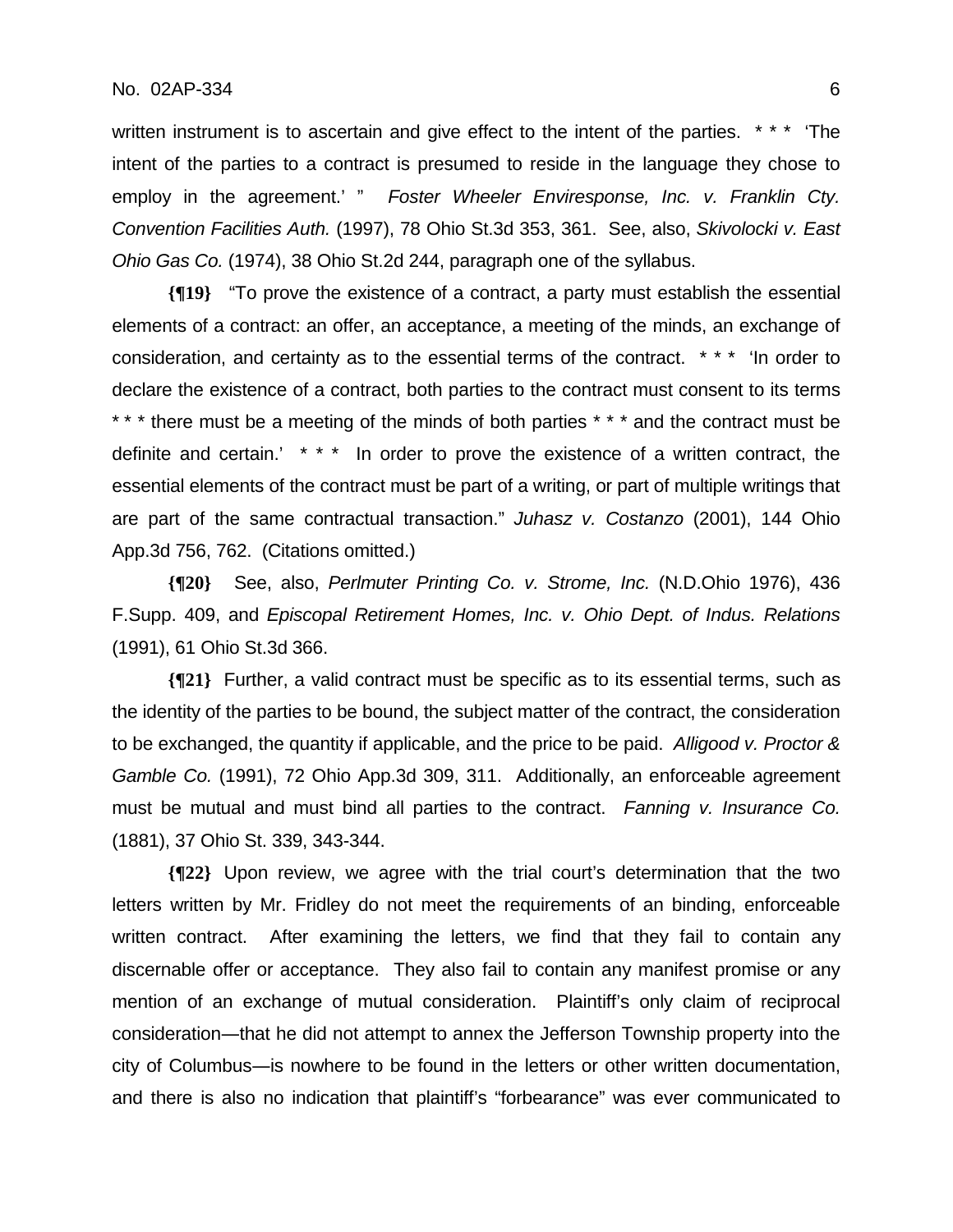## No. 02AP-334 7

JWSD. Moreover, during the course of his deposition, Mr. Dehlendorf stated that the purpose of the two letters was "to make [the] zoning application complete" at the request of Jefferson Township. (Dehlendorf Depo. at 82-84, 89, 113, 116.) Plaintiff also conceded that it had not requested or received similar letters for previous projects located outside of Jefferson Township, such as those in the city of Columbus. Id. at 87, 95. Finally, reviewing Mr. Fridley's letters for compliance with the requirements of a unilateral contract, we are unable to find any indication of an offer, or any indication of what performance or forbearance would constitute acceptance.

**{¶23}** Having carefully reviewed the letters in question, and having thoroughly considered each of the arguments presented by the parties, we are unable to ascertain that the parties involved reached a "meeting of the minds." Accordingly, plaintiff's first assignment of error is overruled.

**{¶24}** In its second assignment of error, plaintiff insists that the trial court erred when it granted JWSD summary judgment on plaintiff's claim that JWSD breached two written agreements for the purchase of sewer taps. The agreements alleged to have been breached were entered into on June 18, 1998 and July 24, 1998, and both detailed a plan for the construction of sanitary sewer connecting lines which would allow plaintiff to tap into in order to service plaintiff's proposed developments. The agreements also provided for the sale and purchase of the right to tap into JWSD's connecting line in order to serve plaintiff's property. Both parties agree that these documents satisfy all of the criteria of valid written contracts.

**{¶25}** Although plaintiff claims that the trial court erred when it determined that JWSD had not breached the sewer tap agreements, we are unable to find that the trial court incorrectly reached this conclusion.

**{¶26}** In Count II of its complaint, plaintiff set forth the following allegation:

**{¶27}** "Pursuant to the June 18th 1998 Agreement and the July 24th 1998 Agreement, Defendant Jefferson Water & Sewer District had promised to make available to Plaintiff for the Property up to 161 residential sanitary sewer taps in the June  $18<sup>th</sup>$  1998 Agreement or 108 residential sanitary sewer taps and 72 condominium unit sanitary sewer taps in the July 24<sup>th</sup> 1998 Agreement.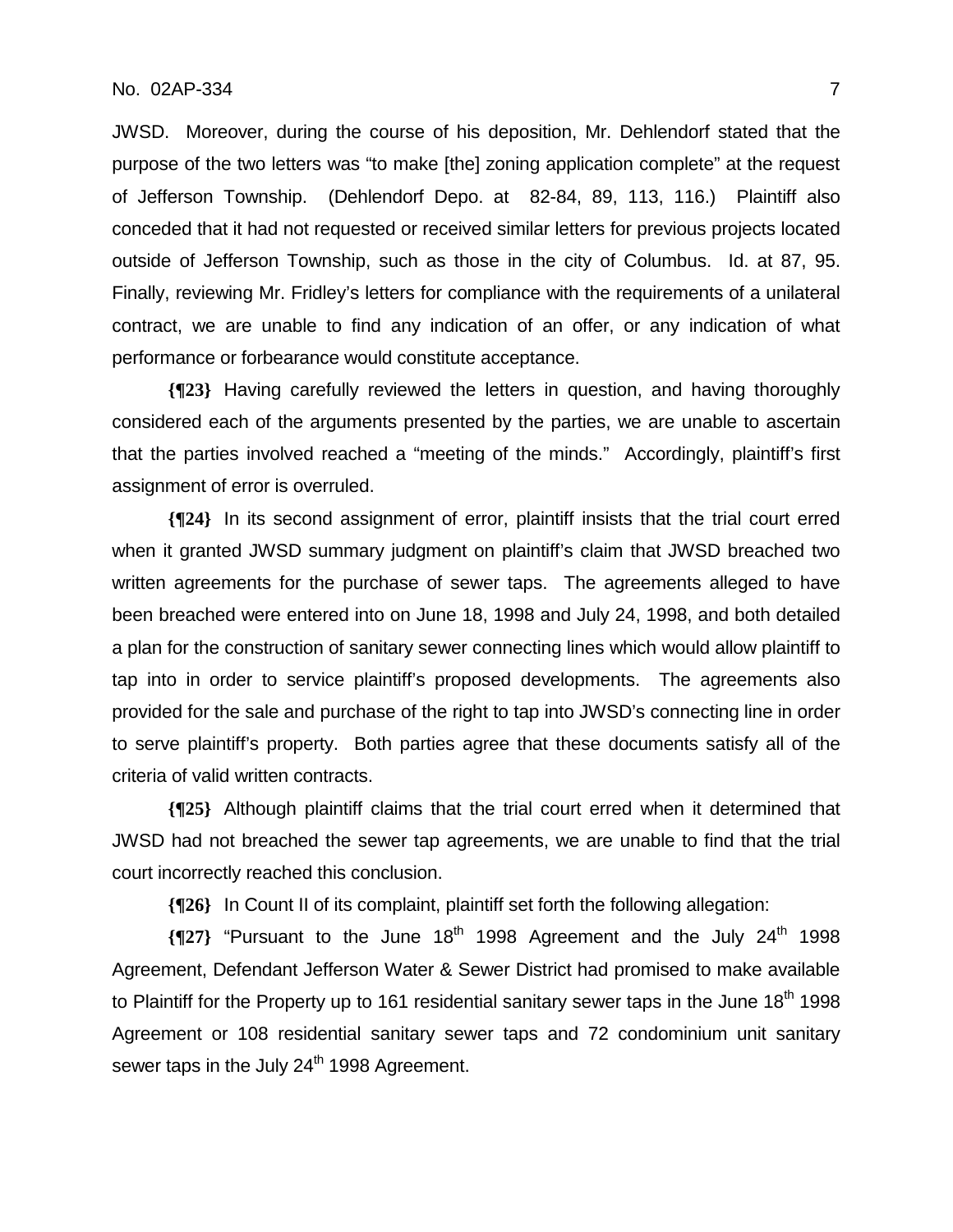**{**¶28} "Shortly after executing the July 24<sup>th</sup> 1998 Agreement, Plaintiff discovered that Defendant Jefferson Water & Sewer District could not provide sanitary sewer service to the Property therefore making it impossible for Defendant Jefferson Water & Sewer District to comply with the terms and conditions of the June  $18<sup>th</sup>$  1998 Agreement or the July 24<sup>th</sup> Agreement.

**{¶29}** "Defendant Jefferson Water & Sewer District breached the terms and conditions of the June 28, 1998 Agreement and/or the July 24<sup>th</sup> 1998 Agreement with Plaintiff." (Internal paragraph numbers omitted.)

**{¶30}** In support of its motion for summary judgment, JWSD argued that there was no evidence that it had breached either the June or July 1998 agreements. Specifically, JWSD argued that after the parties executed the agreements, it had been actively engaged in obtaining the permits necessary to install the sewer line extensions that would enable plaintiff to connect to its water treatment system. Pursuant to the two contracts, all of the infrastructure required to service plaintiff's proposed developments was required to be constructed by plaintiff, who was then obligated to turn ownership of those improvements to JWSD. Particularly, JWSD maintained that in December 1998, it had obtained formal approval from the Environmental Protection Agency ("EPA") of what is known as a PTI, or Permit To Install, allowing JWSD to install the extension from which plaintiff would service the Morrison Farms property. However, at that time, plaintiff had not acquired title to the property, nor had it constructed any of the infrastructure within either of the developments as mandated by the parties' agreements.

**{¶31}** At that time, plaintiff had also failed to furnish JWSD with a letter of credit as called for in the parties' contracts on the basis that it would have been "foolish" to do so. (Dehlendorf depo. at 210.) Approximately one month after entering into the tap contracts, in January 1999, plaintiff decided to voluntarily abandon its efforts to develop the property and sold its option to purchase the property to another entity which successfully developed the property into a viable residential community. When questioned why plaintiff chose to sell its option to purchase the property, Mr. Dehlendorf stated that it did so because the city of Columbus had filed an appeal of the EPA's decision to issue JWSD a PTI. In spite of conflicting statements which plaintiff gave in opposition to JWSD's motion for summary judgment, during the course of his deposition, Mr.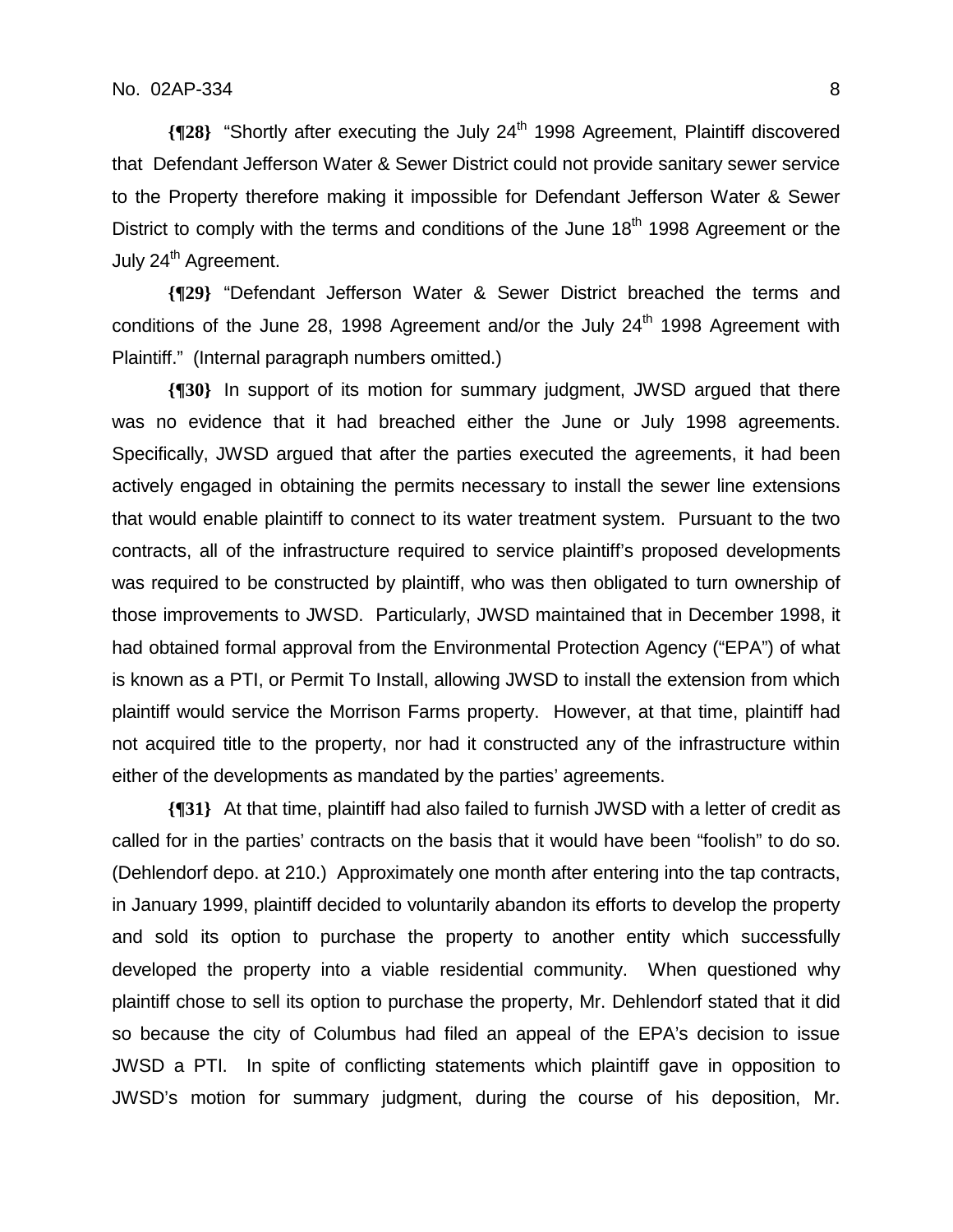Dehlendorf clearly stated that: "I believe that I made the conscious decision that until the City of Columbus appeal before the Environmental Review Appeals Commission was resolved, that I wasn't willing to take the risk of developing the Morrison farm." (Dehlendorf depo. at 209, 221.)

**{¶32}** In response to plaintiff's earlier claim that it had been forced to abandon the project because JWSD had allegedly breached the June and July 1998 agreements by not completing construction of sewer mains by May 1998, JWSD referred the trial court to a portion of the deposition of Mr. Dehlendorf, wherein he admitted that he knew as early as 1996 that sewer lines would need to be constructed in order to allow service to be provided to his proposed developments, and that he also knew that the process was a lengthy one and in some cases could take over a year to complete. (Dehlendorf depo. at 120-122, 124, 157.) JWSD also pointed out that the May 15, 1997 letter which plaintiff claimed was a contract, and upon which plaintiff claimed to have relied, clearly stated that EPA approval was necessary in order to construct the sewer mains, and that the process of obtaining EPA approval for a PTI, in some cases, could be a very lengthy process.

**{¶33}** As clearly set forth in the parties' 1998 contracts, plaintiff was required to construct, at its own expense, all of the lines, connections, and valves within the proposed developments. Plaintiff was also required to convey title to these improvements to JWSD prior to the time JWSD was obligated to begin servicing any portion of plaintiff's proposed developments. The agreements also provided that either party could void or terminate the contracts if plaintiff failed to acquire title and/or ownership of the property within two years of the date of the execution of the agreements. Finally, JWSD then brought to the trial court's attention that plaintiff had voluntarily sold the option it held to purchase the property in question well before the expiration of the two-year period set forth in the 1998 sewer tap agreements.

**{¶34}** In response, plaintiff submitted an affidavit, sworn to by its president Mr. Dehlendorf, which stated merely, at paragraph 17, that "[a]fter signing the 1998 Agreements, I learned that JWSD would not be able to install the sewer lines to the Property within any reasonable time period." Plaintiff then proceeded to argue that summary judgment was improper because JWSD had anticipatorily breached the sewer tap agreements by not providing service by May 1998.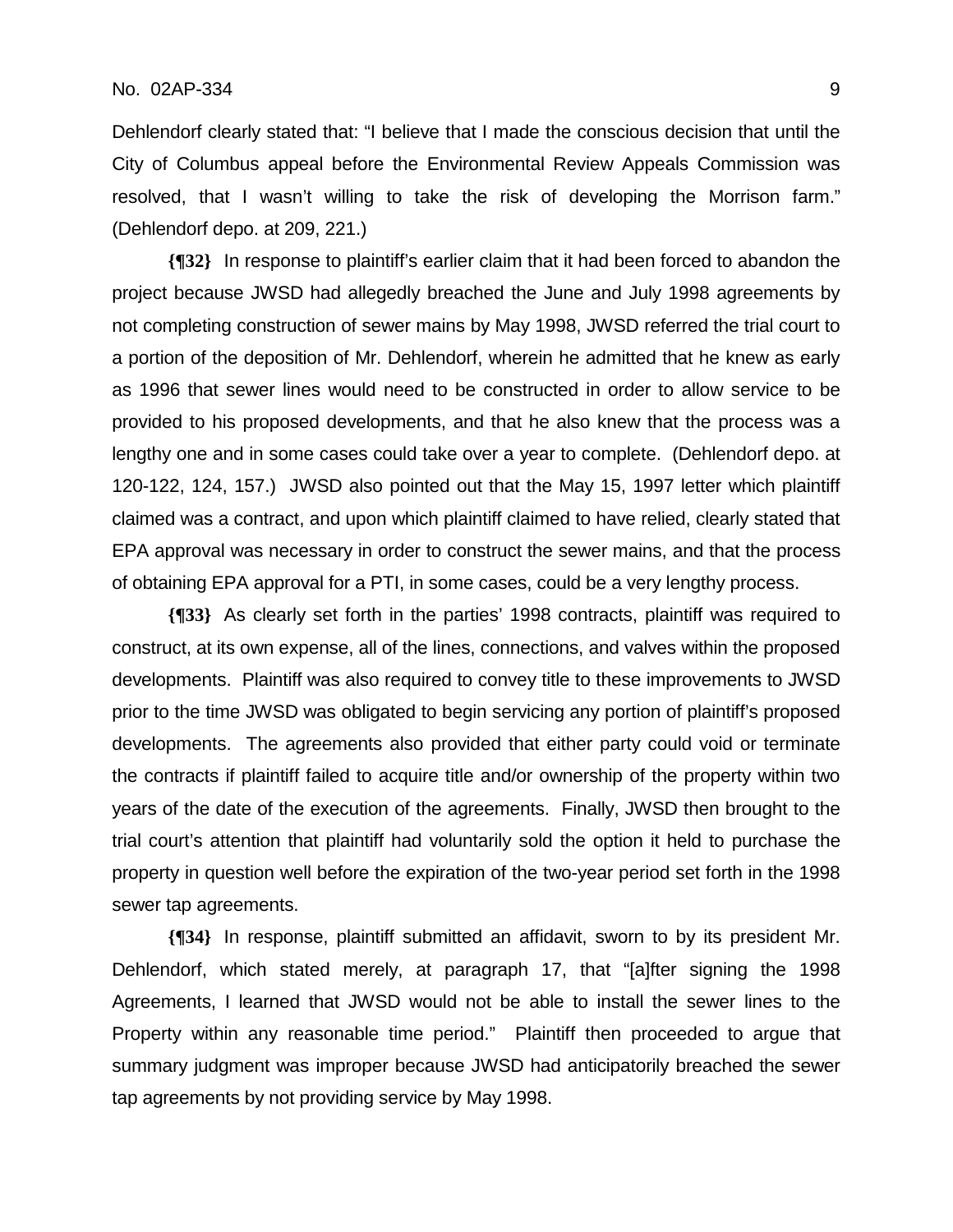**{¶35}** In support of this claim, plaintiff argued that JWSD had breached the agreements "almost as soon as it executed" the documents because, although plaintiff was ready to buy the property and purchase the sewer taps when the agreements were executed, JWSD had not at that time obtained all of the necessary approvals and had therefore not constructed the necessary connecting lines to service the property. In our view, however, plaintiff's argument is disingenuous.

**{¶36}** Both the June and July 1998 agreements contain an integration clause which provides that the written agreement contains the entire agreement of the parties, and that it may not be modified orally, but only in writing signed by both parties. A review of the agreements shows them to be nearly identical in substance, the only difference being that the June agreement applied to the sale and purchase of 161 single-family sewer taps, while the July agreement applied to the sale and purchase of 108 singlefamily and 72 condominium sewer taps. Those agreements provided, as evidenced by identical language in each, that:

**{¶37}** "2. Subject to availability, the District [JWSD] does hereby agree to sell to the Purchaser, and the Purchaser does hereby agree to purchase from the District, Taps \* \* \* in accordance with the Purchase Schedule hereafter set forth. \* \* \*

**{¶38}** "3. \* \* \* With respect to connection to the District's Sanitary Sewer System, the parties understand and agree that the District is only required to provide to Purchaser access to its System at a fixed and certain location, which location is identified as Point 1 on Exhibit 'A' attached hereto and incorporated herein. Purchaser is required to construct or obtain at its own cost and expense, and in accordance with the Rules, Regulations and Specifications of the District, all mains, lines, meters, valves, fittings, equipment and other facilities located within each phase of Purchaser's development identified on Exhibit A, which are reasonably required in order for the District to provide sanitary sewer service within that phase of Purchaser's development \* \* \*."

**{¶39}** The agreements provided further that:

**{¶40}** "The Purchaser or the District may terminate this Agreement upon the happening of any one or more of the following events: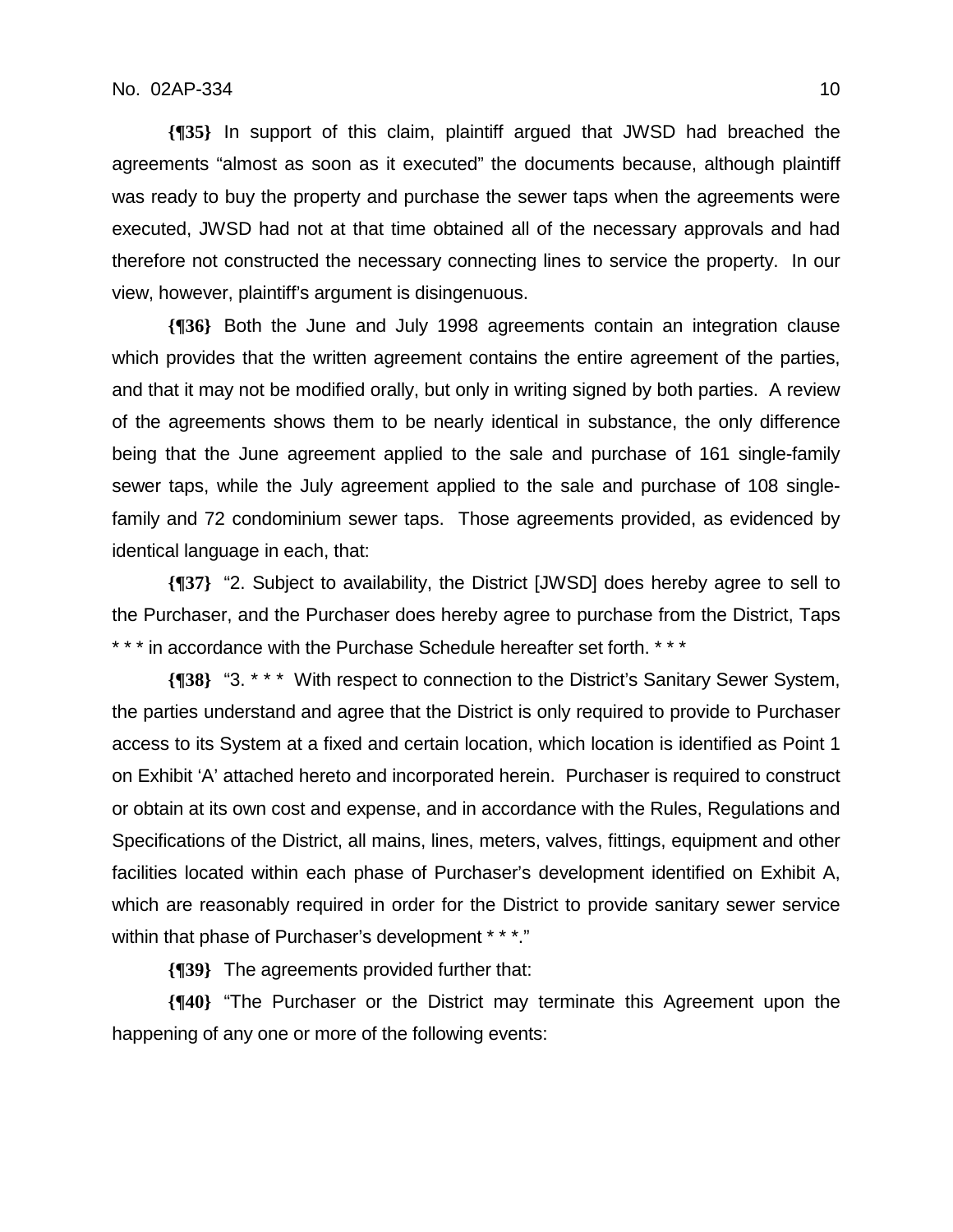**{¶41}** "(a) The District ceases to provide sanitary sewer service to the Property in accordance with the System Requirements under circumstances in which it is unlikely that such sanitary sewer service will be recommenced within the foreseeable future \* \* \*[.]

**{¶42}** "(b) Purchaser is unable, within two (2) years of the execution of this Agreement, to acquire ownership of the said Property, or is unable to obtain final approval of construction drawings for the sanitary sewer and water lines within the subdivision from applicable governmental authorities with jurisdiction over the same.

**{¶43}** "8. The District may terminate this Agreement upon the happening of any one or more of the following events:

**{¶44}** "(a) The Purchaser fails, for whatever reason, to construct the necessary On-Site Improvements for Phase I servicing at least thirty (30) lots on the Property within two (2) years from the date of execution of this Agreement;

**{¶45}** "(b) Default by Purchaser in any of the performance of any of its obligations under this Agreement. \* \* \*

**{¶46}** "(c) The District is unable to obtain all necessary governmental permits and approvals to construct any offsite facilities or oversized facilities which may be necessary to service the Property, and any other potential users of such systems."

**{¶47}** Finally, the parties specifically agreed that the following was to occur prior to the initiation of service by JWSD:

**{¶48}** "9. Prior to the time when the District begins to render sanitary sewer service to the Property, Purchaser shall convey to the District, without additional consideration from the District, all of the mains, lines, meters, valves, fittings, equipment and other facilities and easements which are reasonably required in order for [the] District to provide sanitary sewer service within the property \* \* \*."

**{¶49}** Having carefully reviewed the documents in question, in addition to the arguments presented by the parties, we find that the trial court properly concluded that JWSD had shown there to be no material issue of fact which would prevent summary judgment upon plaintiff's claim that JWSD breached the sewer tap agreements. In reaching this conclusion, our attention is drawn to another portion of Mr. Dehlendorf's deposition testimony, at which point he stated the following: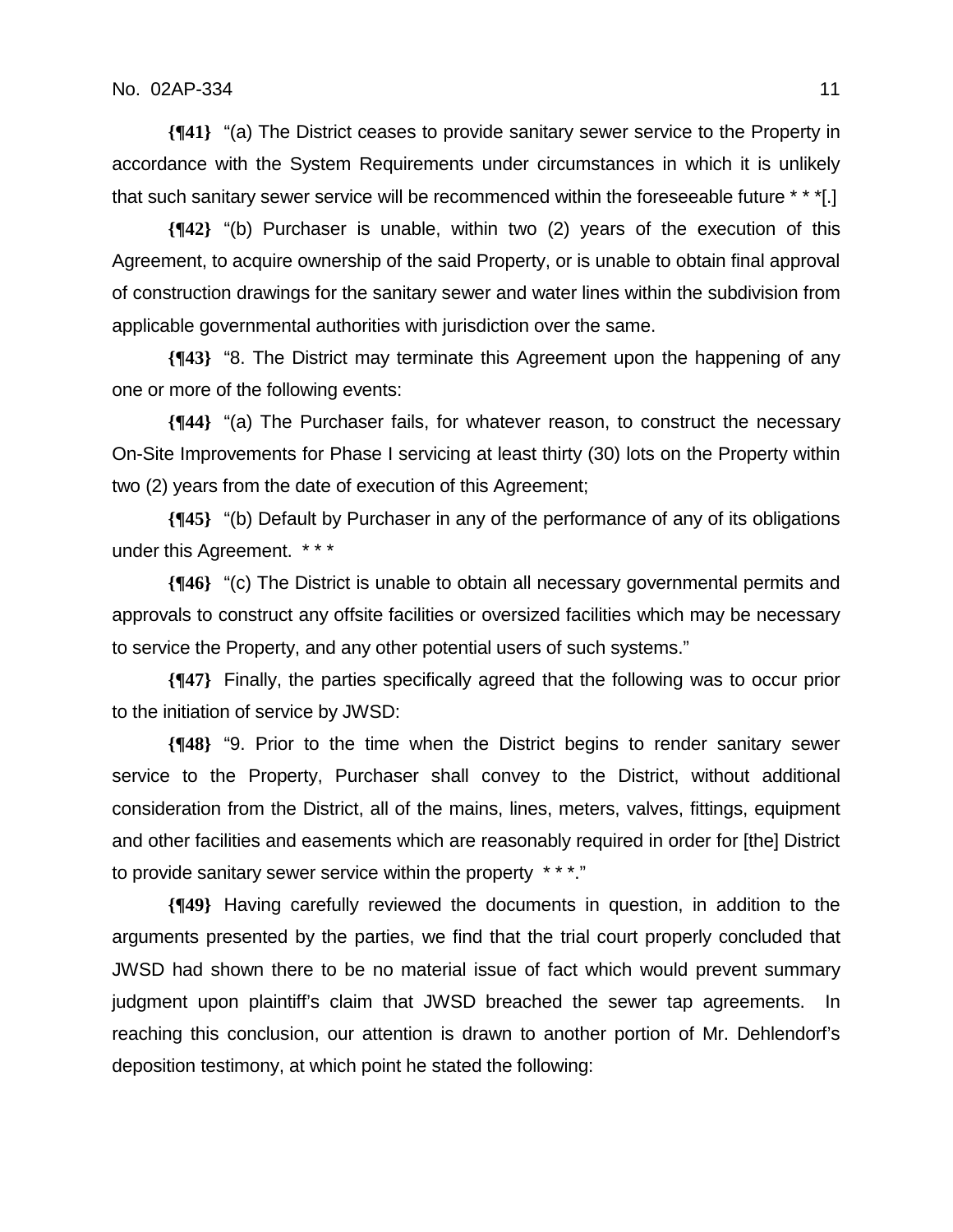**{¶50}** "Q. Did the—did Rockford proceed with this development while the appeal was still pending?

**{¶51}** "A. Rockford has so much more clout with the City of Columbus—

**{¶52}** "Q. Did they proceed—

**{¶53}** "A. Yes.

**{¶54}** "Q. --while it was pending?

**{¶55}** "A. Yes.

**{¶56}** "Q. So they were confronted with the same circumstances as you were, they decided to go forward; you decided you didn't want to take the risk.

**{¶57}** "A. That's right.

**{¶58}** "Q. Okay. And is that the District's fault, in your mind? Your business decision about the level of risk you want to take, is that—is that the fault of the District?

**{¶59}** "A. That's not the fault of the District, nor is it the right of the District to tell me to ignore appeals made by the City of Columbus.

**{¶60}** "\* \* \*

**{¶61}** "Q. Well, would you agree in hindsight that you probably made a wrong business decision with respect to giving up Morrison farms?

**{¶62}** "A. Yes, I think I lost a lot of money by giving up Morrison farm." (Dehlendorf depo. at 222-224.)

**{¶63}** Accordingly, plaintiff's second assignment of error is overruled.

**{¶64}** In Count III of its complaint, plaintiff brings a claim for promissory estoppel, asserting that it relied to its detriment upon the July 1996 and May 1997 letters written by Mr. Fridley.

**{¶65}** In a ruling issued on February 2002, the trial court found that these letters, when read separately, or when read together, did not contain any promissory language, and that plaintiff's reliance upon these letters was unreasonable. In its third assignment of error, plaintiff contends that this finding constitutes reversible error.

**{¶66}** The doctrine of promissory estoppel holds that:

**{¶67}** " 'A promise which the promisor should reasonably expect to induce action or forbearance on the part of the promisee or a third person and which does induce such action or forbearance is binding if injustice can be avoided only by enforcement of the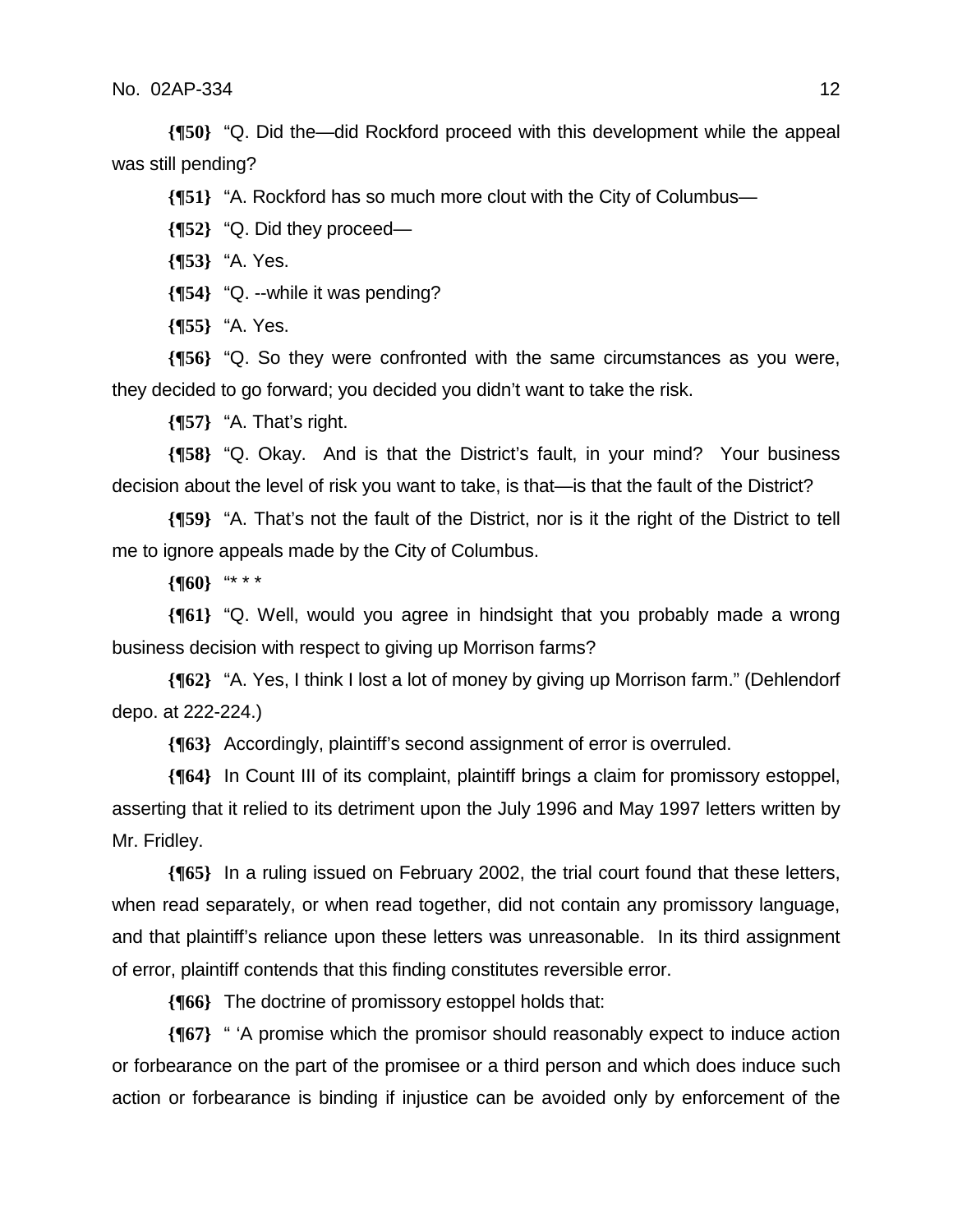promise.' " *McCroskey v. State* (1983), 8 Ohio St.3d 29, 30, citing Restatement of the Law, Contracts 2d (1973), Section 90. Stated alternatively, "[a]n essential element of any action predicated upon promissory estoppel is the detrimental reliance of the promisee upon the false representations of the promisor." *Karnes v. Doctors Hosp.* (1990), 51 Ohio St.3d 139, 142.

**{¶68}** In the context of liability suits against the state or subdivision thereof, the majority of the law touching upon this issue distinguishes whether the act in question was governmental or proprietary. That law provides that the doctrine of equitable estoppel is not applicable against a state, its agencies or political subdivisions, when those entities are engaged in a governmental function. *Ohio State Bd. of Pharmacy v. Frantz* (1990), 51 Ohio St.3d 143, 145-146. Government functions are those duties that are imposed upon the state or its subdivisions as obligations of sovereignty and include such duties as protection from crime, fires, or contagion, or preserving the peace and health of citizens and protecting their property. *Ohio Dept. of Natural. Resources, Div. of Reclamation v. Hemlock Pipeline, Inc.* (1991), 77 Ohio App.3d 668, 670-671, citing *Wooster v. Arbenz* (1927), 116 Ohio St. 281, 284-285. Enforcement of zoning laws is in the nature of a governmental function. *Columbus v. Bazaar Mgmt., Inc.* (Jan. 6, 1983), Franklin App. No. 82AP-33.

**{¶69}** Specifically, R.C. 2744.01(C)(1) provides that a "governmental function" means a function of a political subdivision that is specified in division (C)(2) of this section or that satisfies any of the following:

**{¶70}** "\* \* \*

**{¶71}** "(b) A function that is for the common good of all citizens of the state;

**{¶72}** "\* \* \*

**{¶73}** "(2) A 'governmental function' includes, but is not limited to, the following:

**{¶74}** "\* \* \*

**{¶75}** "(k) The collection and disposal of solid wastes, as defined in section 3734.01 of the Revised Code, including, but not limited to, the operation of solid waste disposal facilities, as 'facilities' is defined in that section, and the collection and management of hazardous waste generated by households. As used in division (C)(2)(k) of this section, 'hazardous waste generated by households' means solid waste originally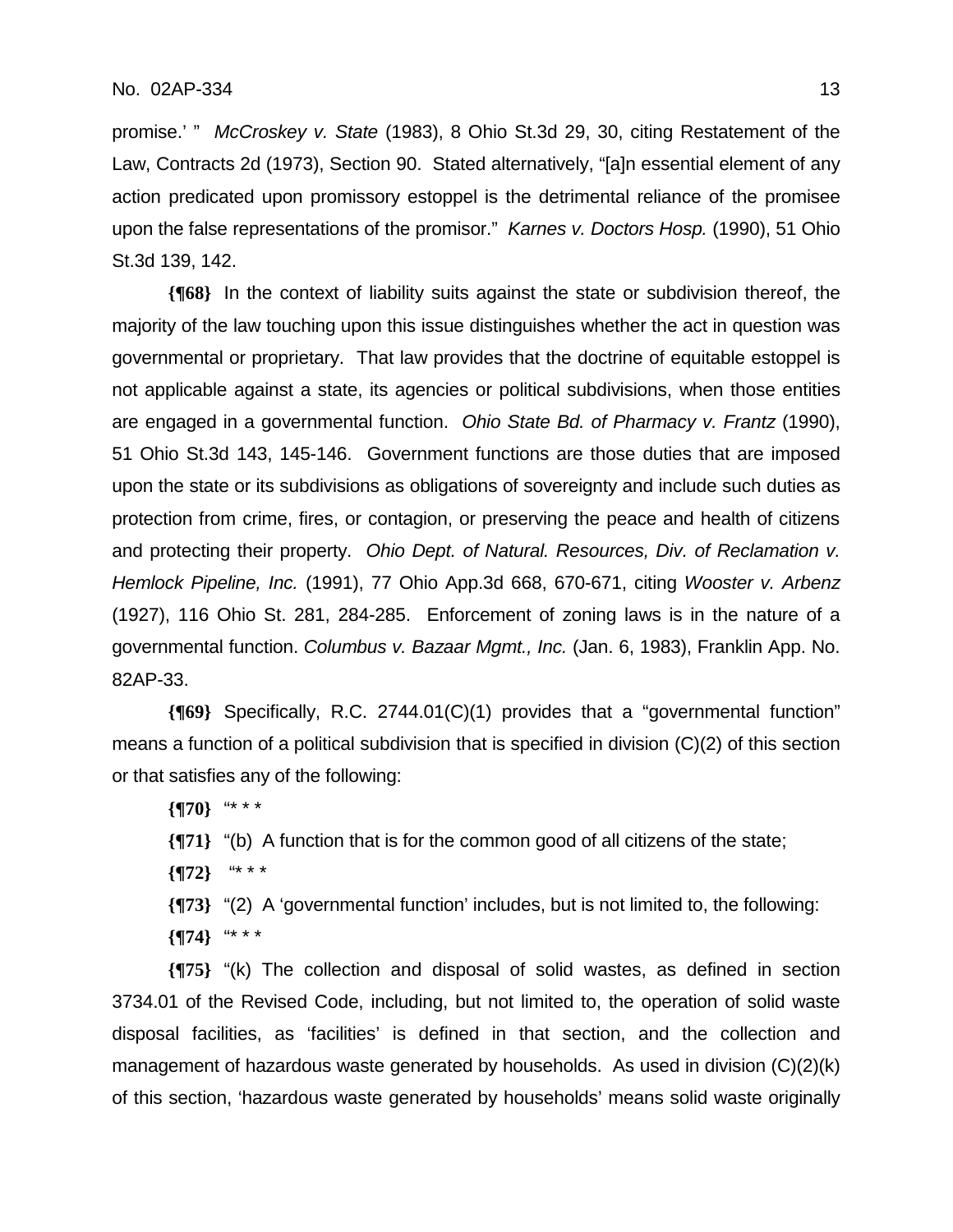generated by individual households that is listed specifically as hazardous waste in or exhibits one or more characteristics of hazardous waste as defined by rules adopted under section 3734.12 of the Revised Code, but that is excluded from regulation as a hazardous waste by those rules.

**{¶76}** "(l) The provision or nonprovision, planning or design, construction, or reconstruction of a public improvement, including, but not limited to, a sewer system."

**{¶77}** On the other hand, a "proprietary function" means a function of a political subdivision that is specified in division R.C. 2744.01(G)(2) or that satisfies both of the following:

**{¶78}** "(a) The function is not one described in division (C)(1)(a) or (b) of this section and is not one specified in division (C)(2) of this section;

**{¶79}** "(b) The function is one that promotes or preserves the public peace, health, safety, or welfare and that involves activities that are customarily engaged in by nongovernmental persons.

**{¶80}** "(2) A 'proprietary function' includes, but is not limited to, the following:

**{¶81}** "(a) The operation of a hospital by one or more political subdivisions;

**{¶82}** "(b) The design, construction, reconstruction, renovation, repair, maintenance, and operation of a public cemetery other than a township cemetery;

**{¶83}** "(c) The establishment, maintenance, and operation of a utility, including, but not limited to, a light, gas, power, or heat plant, a railroad, a busline or other transit company, an airport, and a municipal corporation water supply system;

**{¶84}** "(d) The maintenance, destruction, operation, and upkeep of a sewer system;

**{¶85}** "(e) The operation and control of a public stadium, auditorium, civic or social center, exhibition hall, arts and crafts center, band or orchestra, or off-street parking facility.

**{¶86}** "(H) 'State' means the state of Ohio, including, but not limited to, the general assembly, the supreme court, the offices of all elected state officers, and all departments, boards, offices, commissions, agencies, colleges and universities, institutions, and other instrumentalities of the state of Ohio. 'State' does not include political subdivisions."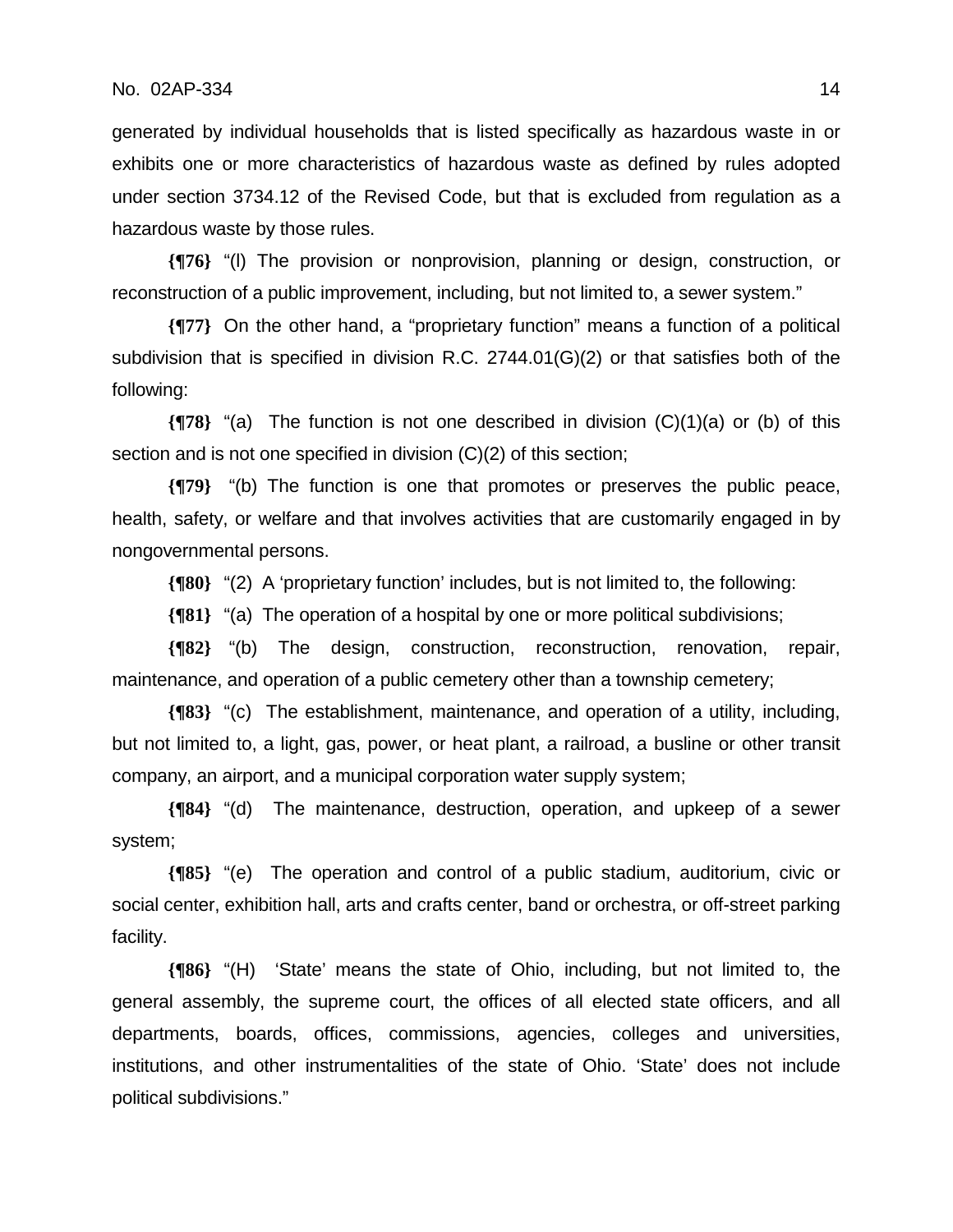**{¶87}** As noted, "\* \* \* the principle of estoppel does not apply against a state or its agencies in the exercise of a governmental function." (Citations omitted.) *Besl Corp. v. Pub. Util. Comm.* (1976), 45 Ohio St.2d 146, 150. Specifically, the Ohio Supreme Court held in *State ex rel. Svete v. Bd. of Elections* (1965), 4 Ohio St.2d 16, that even "[m]istaken advice or opinion of an agent of a governmental body as to the validity of an instrument does not create an estoppel against a public official to declare the instrument invalid." Id. at. 18.

**{¶88}** Pursuant to *State ex rel. Chevalier v. Brown* (1985), 17 Ohio St.3d 61; *Ohio State Bd. of Pharmacy v. Frantz* (1990), 51 Ohio St.3d 143, and *Drake Ctr., Inc. v. Ohio Dept. of Human Services* (1998), 125 Ohio App.3d 678, we also conclude that the doctrine of promissory estoppel is inapplicable to these facts, as JWSD was clearly operating in a governmental function pursuant to R.C.  $2744.01(C)(1)(b)$ ,  $2744.01(C)(2)(k)$ , and 2744.01(C)(2)(i), and clearly was not conducting itself in a proprietary manner as set forth in R.C. 2744.01(G)(1)(a) and (b), or 2744.01(G)(2)(a) through (e).

**{¶89}** Because JWSD was engaged in a governmental function, there is a longsettled principle that estoppel cannot be applied against it. See *Ohio State Bd. of Pharmacy v. Frantz*, supra; *Sun Refining & Marketing Corp. v. Brennan* (1987), 31 Ohio St.3d 306; *Griffith v. J.C. Penney Co.* (1986), 24 Ohio St.3d 112; *Besl Corp.*, supra; *Davis v. Ohio Bur. of Employment Serv.* (1988), 51 Ohio App.3d 87; *Gaston v. Bd. of Review*  (1983), 17 Ohio App.3d 12. Accordingly, plaintiff's third assignment of error is overruled.

**{¶90}** In its fourth and final assignment of error, plaintiff argues that JWSD committed a violation of R.C. 121.22, otherwise known as Ohio's "Sunshine Law." R.C. 121.22 governs the meetings of public bodies. Section (A) provides that "[t]his section shall be liberally construed to require public officials to take official action and to conduct all deliberations upon official business only in open meetings unless the subject matter is specifically excepted by law." Section (C) continues, declaring that "[a]ll meetings of any public body are declared to be public meetings open to the public at all times. A member of a public body shall be present in person at a meeting open to the public to be considered present or to vote at the meeting and for purposes of determining whether a quorum is present at the meeting."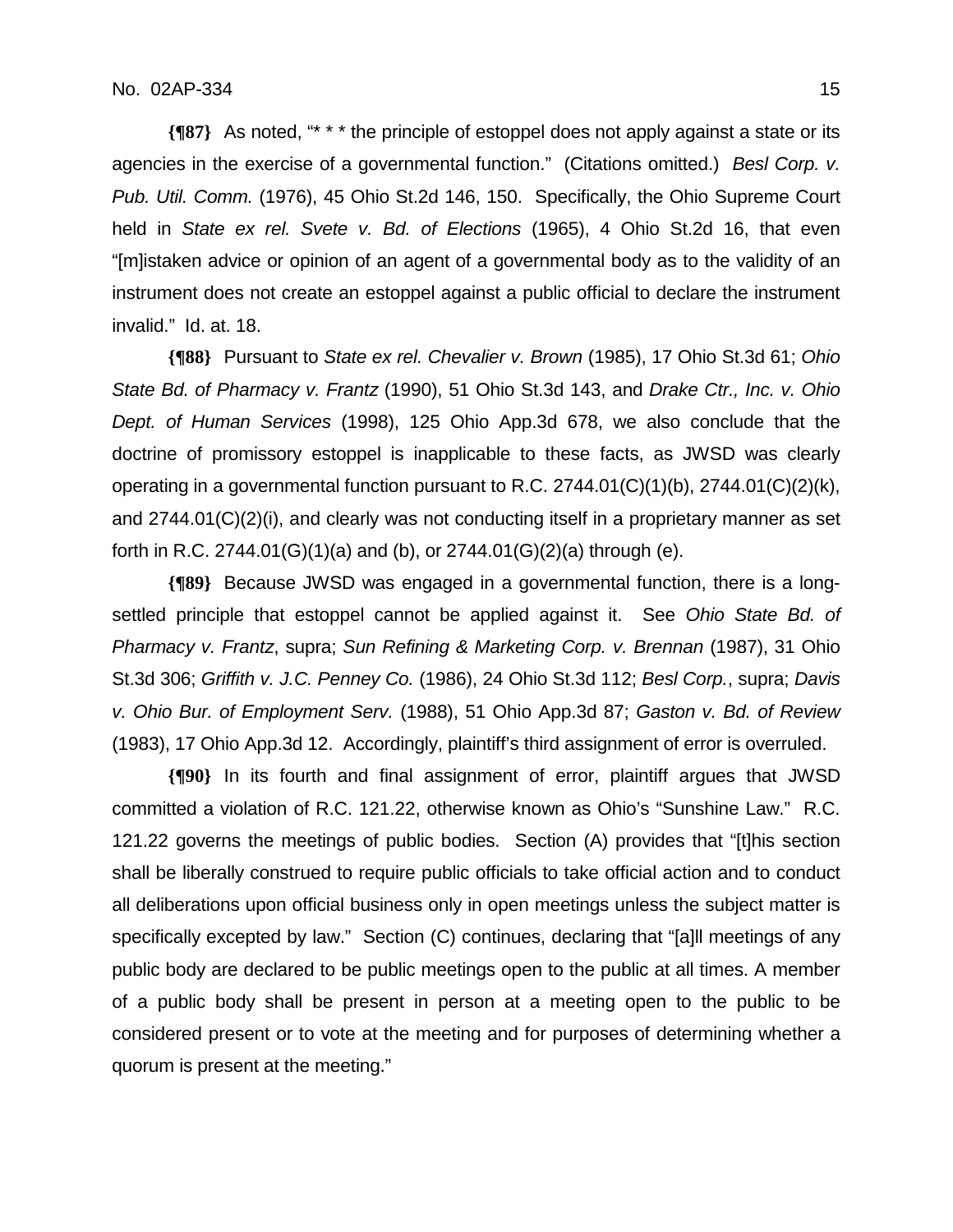**{¶91}** In this case, plaintiff maintains that JWSD impermissibly held executive sessions during public meetings held on May 18 and July 6, 2000, in order to discuss plaintiff's lawsuit. Specifically, plaintiff alleges that JWSD violated R.C. 121.22(G)(1), which provides as follows:

**{¶92}** "(G) Except as provided in division (J) of this section, the members of a public body may hold an executive session only after a majority of a quorum of the public body determines, by a roll call vote, to hold an executive session and only at a regular or special meeting for the sole purpose of the consideration of any of the following matters:

**{¶93}** "(1) To consider the appointment, employment, dismissal, discipline, promotion, demotion, or compensation of a public employee or official, or the investigation of charges or complaints against a public employee, official, licensee, or regulated individual, unless the public employee, official, licensee, or regulated individual requests a public hearing. \* \* \* If a public body holds an executive session pursuant to division (G)(1) of this section, the motion and vote to hold that executive session shall state which one or more of the approved purposes listed in division (G)(1) of this section are the purposes for which the executive session is to be held, but need not include the name of any person to be considered at the meeting.

**{¶94}** "(2) To consider the purchase of property for public purposes, or for the sale of property at competitive bidding \* \* \*[;]

**{¶95}** "(3) Conferences with an attorney for the public body concerning disputes involving the public body that are the subject of pending or imminent court action;

**{¶96}** "\* \* \*

**{¶97}** "If a public body holds an executive session to consider any of the matters listed in divisions (G)(2) to (7) of this section, the motion and vote to hold that executive session shall state which one or more of the approved matters listed in those divisions are to be considered at the executive session.

**{¶98}** "\* \* \*

**{¶99}** "(I)(1) Any person may bring an action to enforce this section. An action under division (I)(1) of this section shall be brought within two years after the date of the alleged violation or threatened violation. Upon proof of a violation or threatened violation